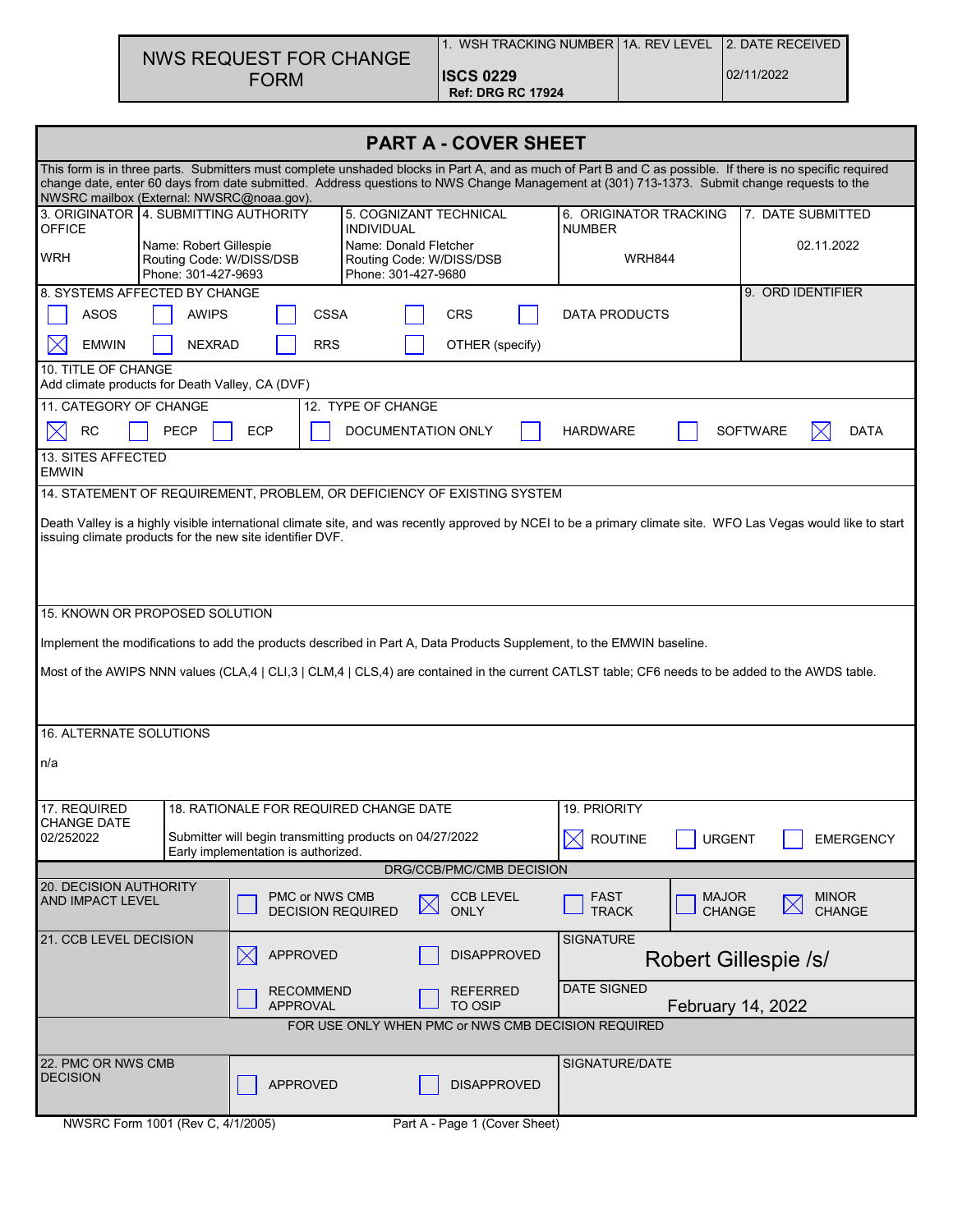| NWS REQUEST FOR CHANGE |
|------------------------|
| <b>FORM</b>            |

|                                                             | PART A - DATA PRODUCTS SUPPLEMENT             |                            |                                         |                             |                                |                                |                                    |                |
|-------------------------------------------------------------|-----------------------------------------------|----------------------------|-----------------------------------------|-----------------------------|--------------------------------|--------------------------------|------------------------------------|----------------|
| This information is required for Data Products submissions. |                                               |                            |                                         |                             |                                |                                |                                    |                |
|                                                             | 4. PRODUCT SOURCE<br>3. INTERNAL NWS USE ONLY |                            |                                         | 5. AWIPS DATA TYPE          |                                |                                |                                    |                |
| $\boxtimes$<br><b>YES</b><br><b>NO</b>                      |                                               |                            | WFO Las Vegas, NV (VEF)                 |                             |                                |                                | text                               |                |
| <b>6A. NOTIFICATION</b><br>6B. CHANGE NOTICE NUMBER         |                                               |                            | 6C. ISSUE<br><b>DATE</b>                | 6D. TEST DATE               | 6E. IMPLEMENT<br><b>DATE</b>   |                                |                                    |                |
| AWIPS/NOAAPort                                              |                                               | 17924                      |                                         |                             |                                | Feb. 10, 2022                  |                                    | April 27, 2022 |
| <b>NWWS</b>                                                 |                                               | 17924                      |                                         |                             |                                | Feb. 10, 2022                  |                                    | April 27, 2022 |
|                                                             |                                               |                            |                                         |                             |                                |                                |                                    |                |
|                                                             |                                               |                            |                                         |                             |                                |                                |                                    |                |
| 7. NODE<br>ID                                               | 8. AWIPS ID<br><b>NNNXXX</b>                  | 9. WMO HEADER              | 10. ADD 11.<br><b>REV</b><br><b>DEL</b> | <b>SEAS</b><br>Y/N          | 12. CHAR PER 13.<br><b>MSG</b> | <b>FREQUENCY</b>               | 14. NWSTG DISTR                    |                |
|                                                             |                                               |                            |                                         |                             |                                |                                |                                    |                |
| <b>RNO</b>                                                  | <b>CLIDVF</b>                                 | CDUS45 KVEF                | <b>ADD</b>                              | $\overline{3}$              | 1000                           | <b>DAILY</b>                   | Line 009: EMWIN                    |                |
| <b>RNO</b><br><b>RNO</b>                                    | <b>CLMDVF</b><br>CF6DVF                       | CXUS55 KVEF<br>CXUS55 KVEF | <b>ADD</b><br><b>ADD</b>                | <b>NO</b><br>N <sub>O</sub> | 1000<br>1000                   | <b>MONTHLY</b><br><b>DAILY</b> | Line 009: EMWIN<br>Line 009: EMWIN |                |
| <b>RNO</b>                                                  | <b>CLSDVF</b>                                 | CXUS55 KVEF                | <b>ADD</b>                              | <b>YES</b>                  | 1000                           | 4 times per year               | Line 009: EMWIN                    |                |
| <b>RNO</b>                                                  | <b>CLADVF</b>                                 | CXUS55 KVEF                | <b>ADD</b>                              | <b>NO</b>                   | 1000                           | ANNUALLY                       | Line 009: EMWIN                    |                |
|                                                             |                                               |                            |                                         |                             |                                |                                |                                    |                |
|                                                             |                                               |                            |                                         |                             |                                |                                |                                    |                |
|                                                             |                                               |                            |                                         |                             |                                |                                |                                    |                |
|                                                             |                                               |                            |                                         |                             |                                |                                |                                    |                |
|                                                             |                                               |                            |                                         |                             |                                |                                |                                    |                |
|                                                             |                                               |                            |                                         |                             |                                |                                |                                    |                |
|                                                             |                                               |                            |                                         |                             |                                |                                |                                    |                |
|                                                             |                                               |                            |                                         |                             |                                |                                |                                    |                |
|                                                             |                                               |                            |                                         |                             |                                |                                |                                    |                |
|                                                             |                                               |                            |                                         |                             |                                |                                |                                    |                |
|                                                             |                                               |                            |                                         |                             |                                |                                |                                    |                |
|                                                             |                                               |                            |                                         |                             |                                |                                |                                    |                |
|                                                             |                                               |                            |                                         |                             |                                |                                |                                    |                |
|                                                             |                                               |                            |                                         |                             |                                |                                |                                    |                |
|                                                             |                                               |                            |                                         |                             |                                |                                |                                    |                |
|                                                             |                                               |                            |                                         |                             |                                |                                |                                    |                |
|                                                             |                                               |                            |                                         |                             |                                |                                |                                    |                |
|                                                             |                                               |                            |                                         |                             |                                |                                |                                    |                |
|                                                             |                                               |                            |                                         |                             |                                |                                |                                    |                |
|                                                             |                                               |                            |                                         |                             |                                |                                |                                    |                |
|                                                             |                                               |                            |                                         |                             |                                |                                |                                    |                |
|                                                             |                                               |                            |                                         |                             |                                |                                |                                    |                |
|                                                             |                                               |                            |                                         |                             |                                |                                |                                    |                |
|                                                             |                                               |                            |                                         |                             |                                |                                |                                    |                |
|                                                             |                                               |                            |                                         |                             |                                |                                |                                    |                |
|                                                             |                                               |                            |                                         |                             |                                |                                |                                    |                |
|                                                             |                                               |                            |                                         |                             |                                |                                |                                    |                |
|                                                             |                                               |                            |                                         |                             |                                |                                |                                    |                |
|                                                             |                                               |                            |                                         |                             |                                |                                |                                    |                |
|                                                             |                                               |                            |                                         |                             |                                |                                |                                    |                |
|                                                             |                                               |                            |                                         |                             |                                |                                |                                    |                |
|                                                             |                                               |                            |                                         |                             |                                |                                |                                    |                |
|                                                             |                                               |                            |                                         |                             |                                |                                |                                    |                |
|                                                             |                                               |                            |                                         |                             |                                |                                |                                    |                |
|                                                             |                                               |                            |                                         |                             |                                |                                |                                    |                |
|                                                             |                                               |                            |                                         |                             |                                |                                |                                    |                |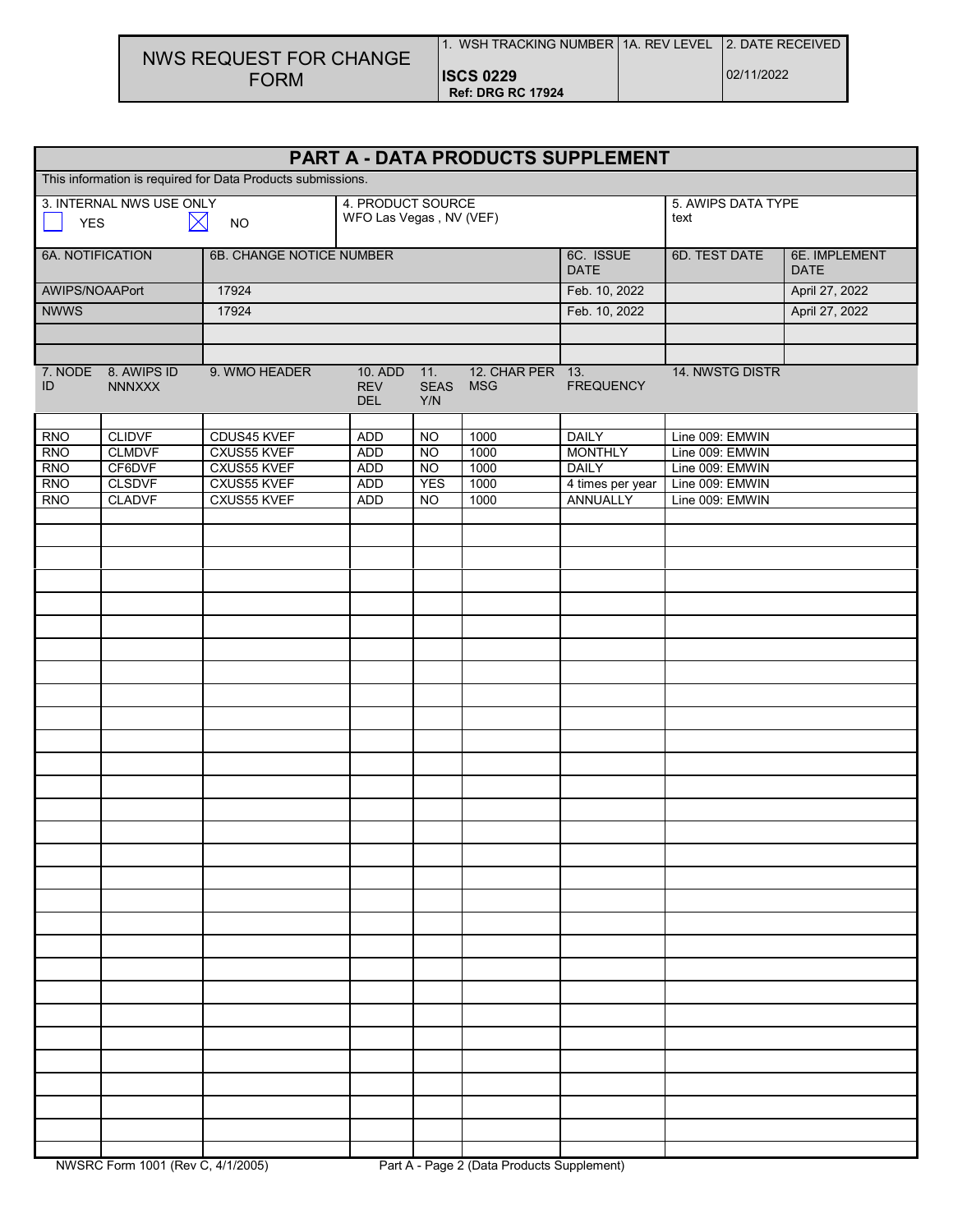| NWS REQUEST FOR CHANGE | i 1. WSH TRACKING NUMBER   1A. REV LEVEL   2. DATE RECEIVED |            |
|------------------------|-------------------------------------------------------------|------------|
| <b>FORM</b>            | <b>ISCS 0229</b>                                            | 02/11/2022 |
|                        | <b>Ref: DRG RC 17924</b>                                    |            |

| <b>PART C - CHANGE AND IMPLEMENTATION ACTIVITIES</b>                                                                                                                                                   |                                          |                                                        |                                                                         |  |  |  |  |
|--------------------------------------------------------------------------------------------------------------------------------------------------------------------------------------------------------|------------------------------------------|--------------------------------------------------------|-------------------------------------------------------------------------|--|--|--|--|
| Submitters should propose implementation actions; WSH will assist with and supplement actions or required statements when necessary.                                                                   |                                          |                                                        |                                                                         |  |  |  |  |
| 3. IMPLEMENTATION DOCUMENTS REQUIRED                                                                                                                                                                   |                                          |                                                        |                                                                         |  |  |  |  |
| Software Release Notes<br>Other Document (Specify)<br><b>Engineering Modification Note</b>                                                                                                             |                                          |                                                        |                                                                         |  |  |  |  |
|                                                                                                                                                                                                        | ADDITIONAL IMPLEMENTATION INSTRUCTIONS   |                                                        |                                                                         |  |  |  |  |
| 4. IMPLEMENTATION ACTIVITY REQUIRED                                                                                                                                                                    | 5. RESPONSIBLE<br>PERSON AND OFFICE      | <b>6. REQUIRED</b><br><b>COMPLETION</b><br><b>DATE</b> | 7. DOCUMENT OR ACTION<br><b>REQUIRED TO VERIFY</b><br><b>COMPLETION</b> |  |  |  |  |
| 1. Post this RC on the ISCS DRG web page.                                                                                                                                                              | G. Banks - DISS/DSB                      | 02/18/22                                               | Notify Don Fletcher,<br>DISS/DSB, of completion.                        |  |  |  |  |
| 2. Modify the EMWIN product baseline per description in Part A - Data<br>Products Supplement.                                                                                                          | D. Fletcher - DISS/DSB                   | 02/18/22                                               | Notify Don Fletcher,<br>DISS/DSB, of completion.                        |  |  |  |  |
| 3. Modify the EMWIN switching directory per description in Part A - Data<br>Products Supplement.                                                                                                       | R. Robinson or W.<br>Smith - NCEP/CO/PMB | 02/22/22                                               | Notify Don Fletcher,<br>DISS/DSB, of completion.                        |  |  |  |  |
| 4. Modify the EMWIN Text Product Catalog per the description of products<br>listed in Appendix A.                                                                                                      | G. Banks - DISS/DSB                      | 02/22/22                                               | Notify Don Fletcher,<br>DISS/DSB, of completion.                        |  |  |  |  |
| 5. Add the product listed in Appendix A to the operational EMWIN<br>dissemination service.                                                                                                             | C. Klemmer - NCO<br><b>EMWIN Tier 2</b>  | <b>TBD</b>                                             | Notify Don Fletcher,<br>DISS/DST, of completion.                        |  |  |  |  |
| 6. Verify the products have been modified in EMWIN Switching Directory.                                                                                                                                | D. Fletcher - DISS/DSB                   | 02/24/22                                               | Notify Don Fletcher,<br>DISS/DSB, of completion.                        |  |  |  |  |
| 7. Verify the products have been added in the EMWIN Text Product Catalog.                                                                                                                              | D. Fletcher - DISS/DSB                   | 02/24/22                                               | Notify Don Fletcher,<br>DISS/DSB, of completion.                        |  |  |  |  |
| 8. Notify end users and workstations vendors of product changes under the<br>"Notifications" section on the ISCS Homepage.                                                                             | G. Banks - DISS/DSB                      | 02/24/22                                               | Notify Don Fletcher,<br>DISS/DSB, of completion.                        |  |  |  |  |
| 9. Notify the EMWIN Program Manager and the NWS DRG<br><drgcm@noaa.gov> that the task is complete. (NOTE: NWS DRG is<br/>notified ONLY if the RC was created in response to a DRG RC)</drgcm@noaa.gov> | D. Fletcher - DISS/DSB                   | 02/25/22                                               | Email EMWIN PM and NWS<br>DRG a notification of<br>completion           |  |  |  |  |
|                                                                                                                                                                                                        |                                          |                                                        |                                                                         |  |  |  |  |
|                                                                                                                                                                                                        |                                          |                                                        |                                                                         |  |  |  |  |
|                                                                                                                                                                                                        |                                          |                                                        |                                                                         |  |  |  |  |
|                                                                                                                                                                                                        |                                          |                                                        |                                                                         |  |  |  |  |
|                                                                                                                                                                                                        |                                          |                                                        |                                                                         |  |  |  |  |